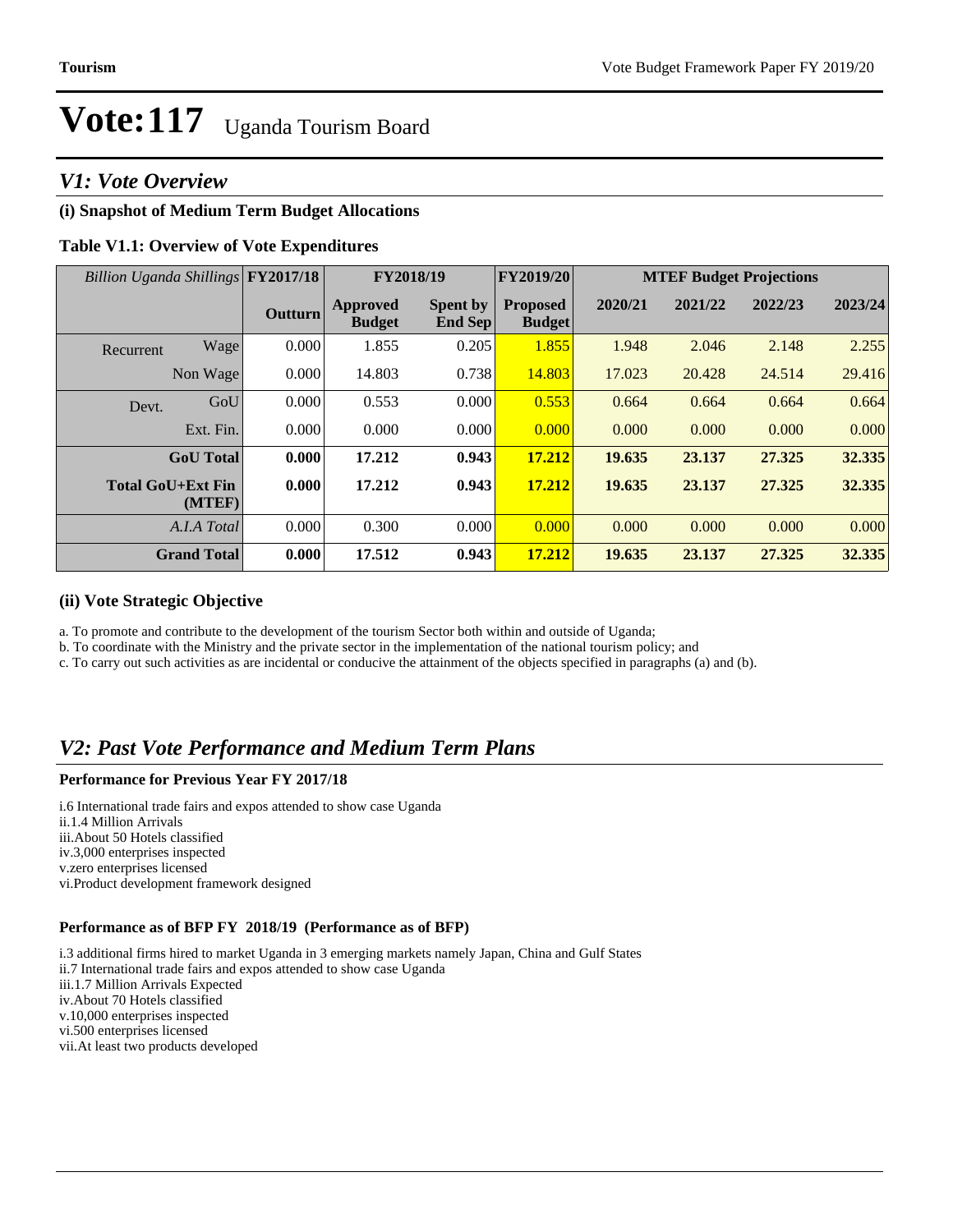#### **FY 2019/20 Planned Outputs**

i.6 firms to be hired in 3 core and 3 emerging markets

ii.Increased awareness, visibility and publicity of Uganda as the preferred tourist destination at 9 iii.International fairs and expos inclusive of Meetings, Incentives, Conferences and Exhibitions (MICE) specific expos

iv.Increased number of tourist arrivals i.e. 2 Million Arrivals expected

v.Classification of 100 Hotels

vi.20,000 Enterprises inspected

vii.5,000 enterprises licensed

viii.At least 4 products developed

### **Medium Term Plans**

Intensify the implementation of UTB's core mandate through:

i. Aggressive marketing and promotion of Uganda's tourism products i.e. community based, religion based, adventure, wildlife, biodiversity, geographical, cultural/heritage, etc.

ii. Identification and development of new tourism products; upgrade of existing products.

iii. Job creation and encouraging investment in the tourism sector through directing such investment to the less developed tourist areas iv. Promote and sponsor educational programs and training in the tourism sector including schools, in consultation and cooperation with appropriate entities.

v. Encourage and promote domestic tourism

### **Efficiency of Vote Budget Allocations**

Organizational development to fill capacity gaps Improved allocation of resources among key activities which absorb over 80% of vote allocation

#### **Vote Investment Plans**

Procurement of motor vehicles UGX 0.27 Billion Procurement of Assorted ICT Equipment - 0.16 Billion Partitioning of UTB Offices - UGX 0.123 Billion

#### **Major Expenditure Allocations in the Vote for FY 2019/20**

The 6 Marketing Destination Representative firms (MDR) in key and emerging source markets i.e. P.H.G (North America and Canada), KPRN (Europe), Kamageo (UK & Ireland), China, Gulf states and Japan. Quality Assurance i.e. inspection, regulation of tour operators, licensing, grading and classification of tourism facilities.

### **V3: PROGRAMME OUTCOMES, OUTCOME INDICATORS AND PROPOSED BUDGET ALLOCATION**

#### **Table V3.1: Programme Outcome and Outcome Indicators**

| <b>Programme:</b>                                       |                                                                                                                                                                                                        | 02 Tourism Development   |                          |                  |                 |                          |                          |                          |
|---------------------------------------------------------|--------------------------------------------------------------------------------------------------------------------------------------------------------------------------------------------------------|--------------------------|--------------------------|------------------|-----------------|--------------------------|--------------------------|--------------------------|
| <b>Programme Objective:</b>                             | 1. To increase visitor inflows. 2. To increase visitor expenditure. 3. To increase the length of visitor stay.<br>4. To increase the flow of tourism investment. 5. To increase in tourism employment. |                          |                          |                  |                 |                          |                          |                          |
| <b>Responsible Officer:</b>                             | Stephen Asiimwe                                                                                                                                                                                        |                          |                          |                  |                 |                          |                          |                          |
| <b>Programme Outcome:</b>                               | <b>Tourism Promotion</b>                                                                                                                                                                               |                          |                          |                  |                 |                          |                          |                          |
| Sector Outcomes contributed to by the Programme Outcome |                                                                                                                                                                                                        |                          |                          |                  |                 |                          |                          |                          |
| 1. Improved Heritage Conservation and Tourism Growth    |                                                                                                                                                                                                        |                          |                          |                  |                 |                          |                          |                          |
|                                                         | <b>Performance Targets</b>                                                                                                                                                                             |                          |                          |                  |                 |                          |                          |                          |
| <b>Programme Performance Indicators (Output)</b>        |                                                                                                                                                                                                        | 2017/18<br><b>Actual</b> | 2018/19<br><b>Target</b> | <b>Base year</b> | <b>Baseline</b> | 2019/20<br><b>Target</b> | 2020/21<br><b>Target</b> | 2021/22<br><b>Target</b> |
|                                                         |                                                                                                                                                                                                        |                          |                          |                  |                 |                          |                          |                          |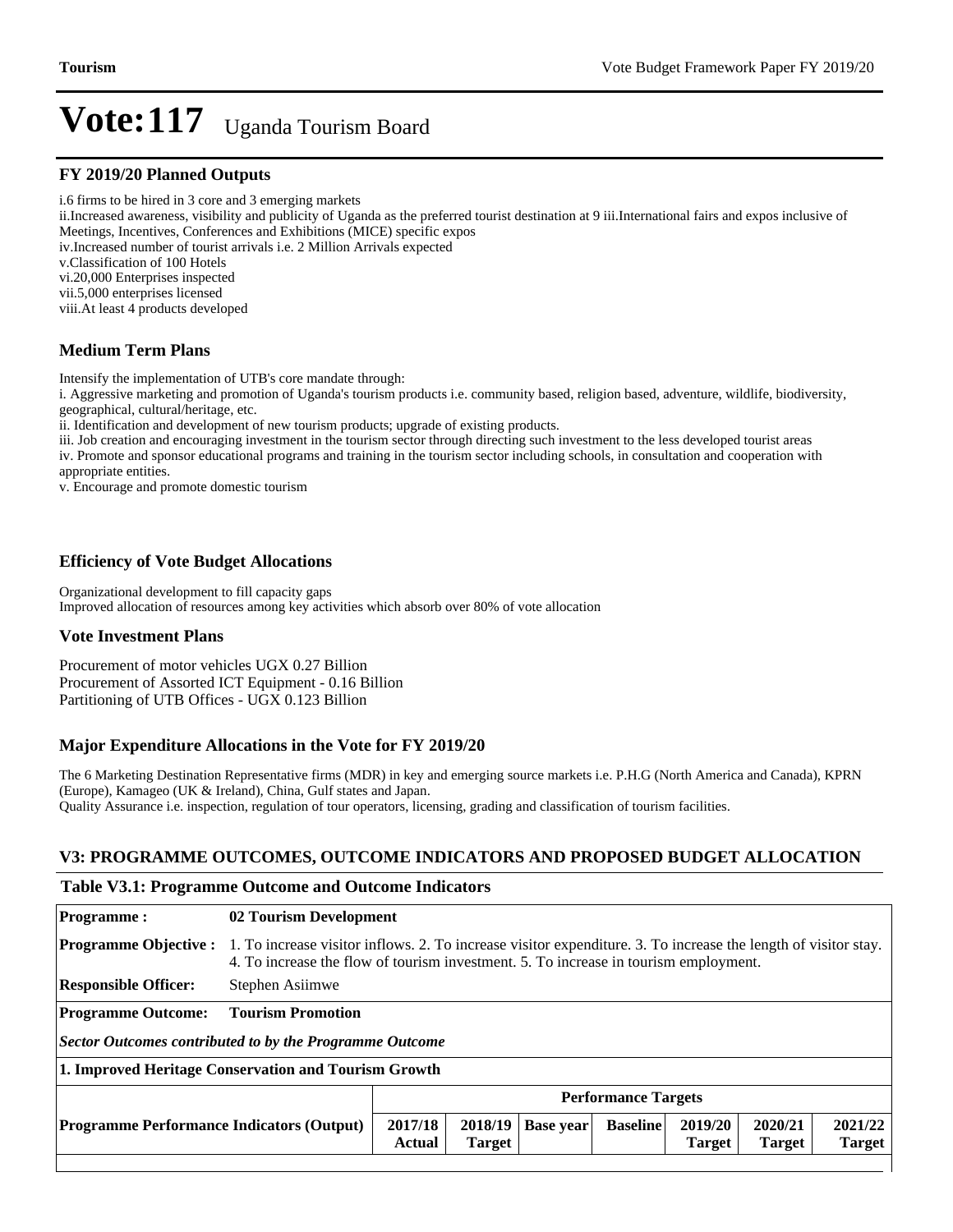| 8%<br>• Annual Change in arrivals from key source<br>markets                                                        |                   |                          |                  | 8%                         | 8%                       | 8%                       |                          |
|---------------------------------------------------------------------------------------------------------------------|-------------------|--------------------------|------------------|----------------------------|--------------------------|--------------------------|--------------------------|
| • Proportion of tourist oriented enterprises that<br>are compliant with tourist service standards and<br>guidelines | 30%               |                          |                  | 40%                        | 60%                      | 70%                      |                          |
| <b>Efficient and effective UTB</b><br><b>Programme Outcome:</b>                                                     |                   |                          |                  |                            |                          |                          |                          |
| Sector Outcomes contributed to by the Programme Outcome                                                             |                   |                          |                  |                            |                          |                          |                          |
| 1. Improved Heritage Conservation and Tourism Growth                                                                |                   |                          |                  |                            |                          |                          |                          |
|                                                                                                                     |                   |                          |                  | <b>Performance Targets</b> |                          |                          |                          |
| <b>Programme Performance Indicators (Output)</b>                                                                    | 2017/18<br>Actual | 2018/19<br><b>Target</b> | <b>Base year</b> | <b>Baseline</b>            | 2019/20<br><b>Target</b> | 2020/21<br><b>Target</b> | 2021/22<br><b>Target</b> |
| • Level of compliance of the MPS to gender and<br>equity budgeting                                                  |                   | 60%                      |                  |                            | 60%                      | 70%                      | 75%                      |
| 60%<br>• Level of compliance of planning and<br>budgeting instruments to NDPII                                      |                   |                          | 70%              | 75%                        | 80%                      |                          |                          |

## **Table V3.2: Past Expenditure Outturns and Medium Term Projections by Programme**

| Billion Uganda shillings       | 2017/18        | 2018/19                                   |        | 2019-20                          |         |         | <b>MTEF Budget Projections</b> |         |
|--------------------------------|----------------|-------------------------------------------|--------|----------------------------------|---------|---------|--------------------------------|---------|
|                                | <b>Outturn</b> | <b>Approved Spent By</b><br><b>Budget</b> | End O1 | <b>Proposed</b><br><b>Budget</b> | 2020-21 | 2021-22 | 2022-23                        | 2023-24 |
| Vote: 117 Uganda Tourism Board |                |                                           |        |                                  |         |         |                                |         |
| 02 Tourism Development         | 0.000          | 17.212                                    | 0.941  | 17.212                           | 19.635  | 23.137  | 27.325                         | 32.335  |
| <b>Total for the Vote</b>      | 0.000          | 17.212                                    | 0.941  | 17.212                           | 19.635  | 23.137  | 27.325                         | 32.335  |

#### **V4: SUBPROGRAMME PAST EXPENDITURE OUTTURNS AND PROPOSED BUDGET ALLOCATIONS**

#### **Table V4.1: Past Expenditure Outturns and Medium Term Projections by SubProgramme**

| <b>Billion Uganda shillings</b>      | 2017/18        | FY 2018/19            |                             | 2019-20                    | <b>Medium Term Projections</b> |         |         |         |
|--------------------------------------|----------------|-----------------------|-----------------------------|----------------------------|--------------------------------|---------|---------|---------|
|                                      | Outturn Budget | <b>Approved</b> Spent | $\bf{By}$<br><b>End Sep</b> | <b>Proposed</b><br> Budget | 2020-21                        | 2021-22 | 2022-23 | 2023-24 |
| Programme: 02 Tourism Development    |                |                       |                             |                            |                                |         |         |         |
| 01 Headquarters                      | 0.000          | 16.658                | 0.941                       | 16.658                     | 18.971                         | 22.474  | 26.661  | 31.671  |
| 1127 Support to Uganda Tourism Board | 0.000          | 0.553                 | 0.000                       | 0.553                      | 0.664                          | 0.664   | 0.664   | 0.664   |
| Total For the Programme: 02          | 0.000          | 17.212                | 0.941                       | 17.212                     | 19.635                         | 23.137  | 27.325  | 32.335  |
| <b>Total for the Vote:117</b>        | 0.000          | 17.212                | 0.941                       | 17.212                     | 19.635                         | 23.137  | 27.325  | 32.335  |

### **Table V4.2: Key Changes in Vote Resource Allocation**

| Major changes in resource allocation over and above the<br>previous financial year | Justification for proposed Changes in Expenditure and<br><b>Outputs</b> |
|------------------------------------------------------------------------------------|-------------------------------------------------------------------------|
| Vote :117 Uganda Tourism Board                                                     |                                                                         |
| Programme: 02 Uganda Tourism Board                                                 |                                                                         |
| <b>Output: 03 Tourism Research and Development</b>                                 |                                                                         |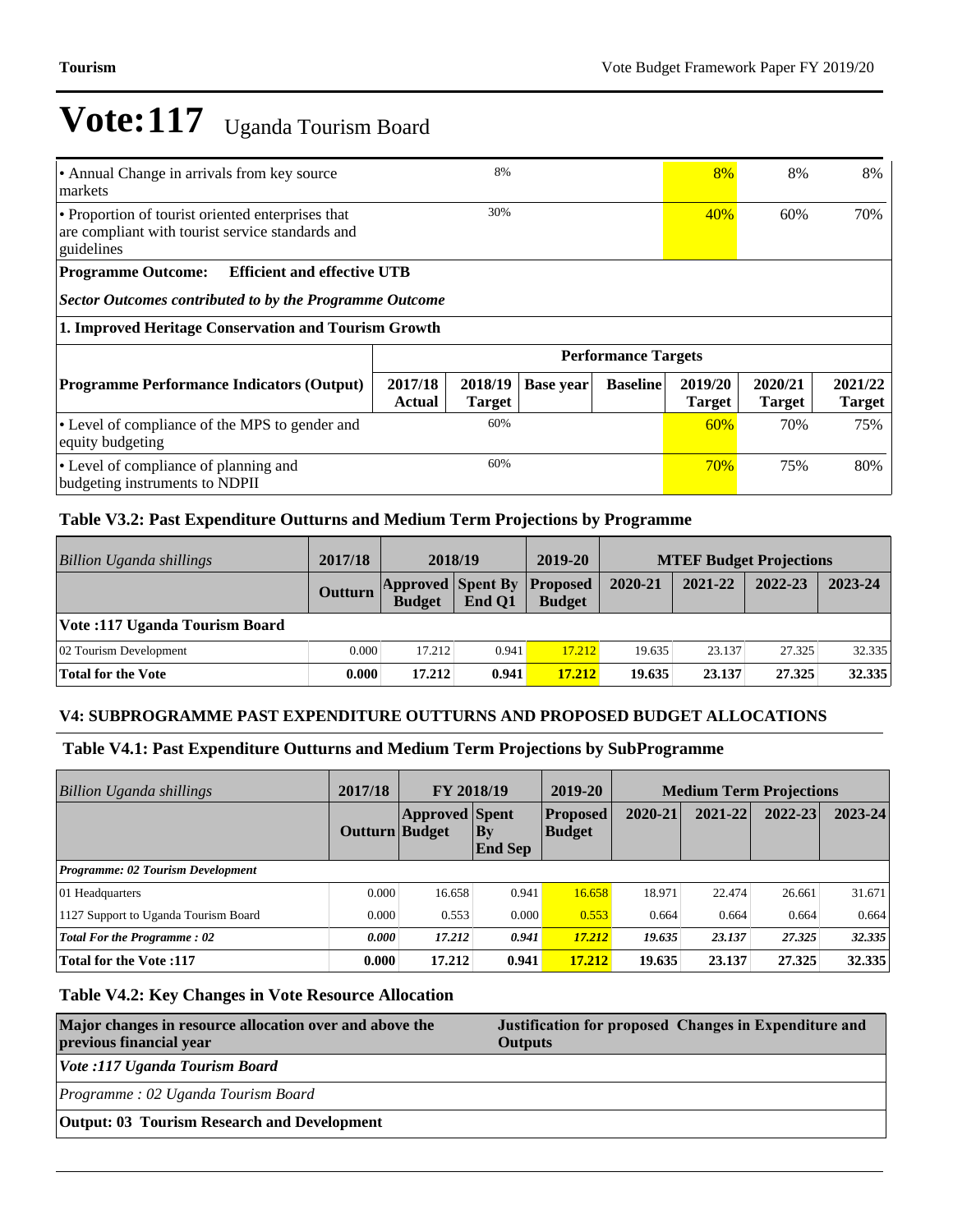| Change in Allocation (UShs Bn):                                      | 0.115   | Given the experiential nature of the tourism business, there is<br>need to conduct research in the areas of, tourist profiling,<br>tourism statistics etc and measure the impact of our<br>interventions against the programme objectives |
|----------------------------------------------------------------------|---------|-------------------------------------------------------------------------------------------------------------------------------------------------------------------------------------------------------------------------------------------|
| Output: 75 Purchase of Motor Vehicles and Other Transport Equipment  |         |                                                                                                                                                                                                                                           |
| Change in Allocation (UShs Bn):                                      | (0.110) | UTB procured motor vehicles with support from the<br>Competitiveness and Enterprise Development Program<br>which reduced the need to procure additional vehicles in FY<br>2019/20.                                                        |
| Output: 76 Purchase of Office and ICT Equipment, including Software  |         |                                                                                                                                                                                                                                           |
| Change in Allocation (UShs Bn):                                      | 0.079   | UTB wants to enhance the use of ICT in its marketing,<br>licensing, classification, research and M&E operations as<br>well as minimize costs associated with paper use                                                                    |
| Output: 78 Purchase of Office and Residential Furniture and Fittings |         |                                                                                                                                                                                                                                           |
| Change in Allocation (UShs Bn):                                      | 0.063   | UTB recently relocated to bigger offices which require<br>partitioning work to be done                                                                                                                                                    |

## **Table V4.3: Major Capital Investment (Capital Purchases outputs over 0.5Billion)**

N/A

# *V5: VOTE CHALLENGES FOR 2019/20 AND ADDITIONAL FUNDING REQUESTS*

## **Vote Challenges for FY 2019/20**

i.Limited Financial management capacity that led to limited absorption of allocated resources ii.Events not within Uganda Tourism Board's control which reduce performance e.g. Ebola Outbreak, Political Unrest iii.Limited tourism infrastructure e.g. tourism roads, number of hotel rooms, etc.

## **Table V5.1: Additional Funding Requests**

| Additional requirements for funding and outputs in 2019/20 | Justification of requirement for additional outputs and<br>funding |
|------------------------------------------------------------|--------------------------------------------------------------------|
| Vote: 117 Uganda Tourism Board                             |                                                                    |
| <b>Programme: 02 Tourism Development</b>                   |                                                                    |
| <b>OutPut : 01 UTB Support Services</b>                    |                                                                    |